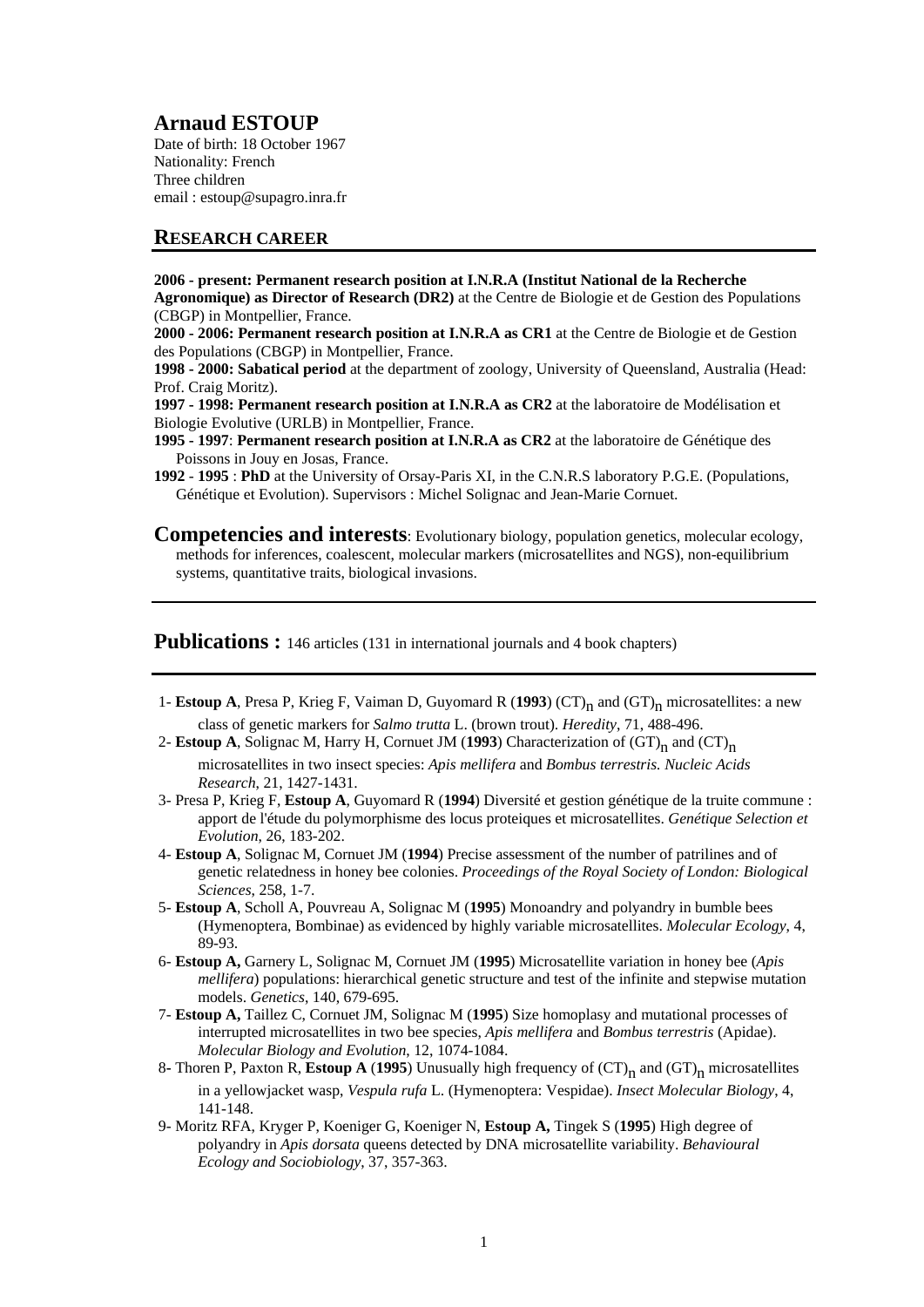- 10- Oldroyd B, Smolenski A, Lawler S, **Estoup A,** Crozier R (**1995**) Colony aggregations in *Apis mellifera. Apidologie*, 26, 119-130.
- 11- Oldroyd PB, Smolenski AJ, Cornuet JM, Wongsiri S, **Estoup A**, Rinderer TE, Crozier RH (**1995**) Levels of polyandry and intracolonial genetic relationships in *Apis florea*. *Behavioural Ecology and Sociobiology*, 37, 329-335.
- 12- **Estoup A,** Solignac M, Cornuet JM, Scholl A (**1996**) Genetic differentiation of continental and island populations of *Bombus terrestris* L. (Hymenoptera: Apidea) in Europe. *Molecular Ecology*, 5, 19-31.
- 13- **Estoup A,** Largiadèr C-R, Perrot E, Chourrout D (**1996**) One-tube rapid DNA extraction for reliable PCR detection of fish polymorphic markers and transgenes. *Molecular Marine Biology and Biotechnology*, 5, 295-298.
- 14- Arnold G, De Schepper B, Quenet B, **Estoup A**, Gasqui P, Cornuet JM, Masson C (**1996**) Kin recognition in honeybee. *Nature*, 379, 498.
- 15- Oldroyd PB, Smolenski AJ, Cornuet JM, Wongsiri S, **Estoup A**, Rinderer TE, Crozier RH (**1996**) Levels of polyandry and intracolonial genetic relationships in *Apis dorsata*. *Annual revue of entomology and Sociobiology of America*, 89, 276-283.
- 16- Paxton R, Thoren PA, Tengö J, **Estoup A**, Pamilo P (**1996**) Mating structure and nestmate relatedness in a communal bee, *Andrena jacobi* (Hymenoptera, Andrenidae), using microsatellites. *Molecular Ecology*, 5, 511-519.
- 17- **Estoup A**, Gharbi K, SanCristobal M, Chevalet C, Haffray P, Guyomard R (**1998**) Parentage assignment using microsatellites in turbot (*Scophtalmus maximus*) and rainbow trout (*Oncorhynchus mykiss*) hatchery populations*. Canadian Journal of Fisheries and Aquatic Sciences*, 57, 715-723.
- 18- **Estoup A,** Rousset F, Michalakis Y, Cornuet J-M, Adriamanga M, Guyomard R (**1998**) Comparative analysis of microsatellite and allozyme markers: a case study investigating microgeographic differentiation in brown trout (*Salmo Trutta*). *Molecular Ecology*, 7, 339-353.
- 19- Widmer A, Schmid-Hempel P, **Estoup A**, Scholl A (**1998**) Phylogeography and population differentiation of *Bombus terrestris*. (Hymenoptera: Apidae) from the Macaronesian Islands. *Heredity*, sous presse.
- 20- Samadi S, Erard F, **Estoup A**, Jarne P (**1998**) The influence of reproductive systems and selection on the variability at microsatellite loci: a simulation approach. *Genetical Research,* 71, 213-222.
- 21- Samadi S, **Estoup A**, Pointier J-P, Silvain J-F, Heller J, Cariou M-L, Jarne P (**1998**) Density and variability of dinucleotide microsatellites in the parthenogenetic polyploid snail *Melanoides tuberculata*. *Molecular Ecology*, 7, 1233-1236.
- 22- Viard F, Franck P, Dubois M-P, **Estoup A**, Jarne P (**1998**) Variation of microsatellite size homoplasy across electromorphs, loci and populations in three invertebrate species*. Journal of Molecular Evolution*, 47, 42-51.
- 23- Boudjemadi K, Martin O, Simon J-C, **Estoup A** (**1998**) Development and cross-species comparison of microsatellite markers in two lizard species, *Lacerta vivipara* and *Podarcis muralis. Molecular Ecology,* sous presse.
- 24- Billot C, Rousvoal S, **Estoup A**, Epplen JT, Saumitou-Laprade P, Valero M, Kloagen B (**1998**) Isolation and characterization of microsatellite markers in the nuclear genome of the brown alga *Laminaria digitata* (Phaeophyceae). *Molecular Ecology*, 12, 1778-1780.
- 25- Boudjemadi K, Martin O, Simon J-C, **Estoup A** (**1999**) Development and cross-species comparison of microsatellite markers in two lizard species, *Lacerta vivipara* and *Podarcis muralis. Molecular Ecology,* 8, 518-520.
- 26 Krieg F, **Estoup A** , Triantafyllidis A and Guyomard R (**1999**). Isolation of Microsatellite loci in European catfish*. Molecular Ecology*, 8, 1964-1966.
- 27 Cornuet JM, Piry S, Luikart G, **Estoup A**, Solignac M (**1999**) New methods employing multilocus genotypes to select or exclude population as origin of individuals, *Genetics*, 153, 1889-2000.
- 28 **Estoup A**, Rousset F, Cornuet J-M, Guyomard R (**1999**) Juxtaposed microsatellites as diagnostic markers for genetic introgression : theoretical aspects. *Molecular Biology and Evolution*, 16, 898- 908.
- 29 Turgeon J, **Estoup A**, Bernatchez L (**1999**) Lake Nipigon Ciscoes species flock: ecomorphological and microsatellite assessment, *Evolution*, 53, 1857-1871.
- 30 Anger B, **Estoup A**, Jarne P (**2000**) Microsatellites size homoplasy, SSCP, and population structure: a case study in the freshwater snail *Bulinus truncatus*. *Molecular Biology and Evolution*, 17, 1926- 1932.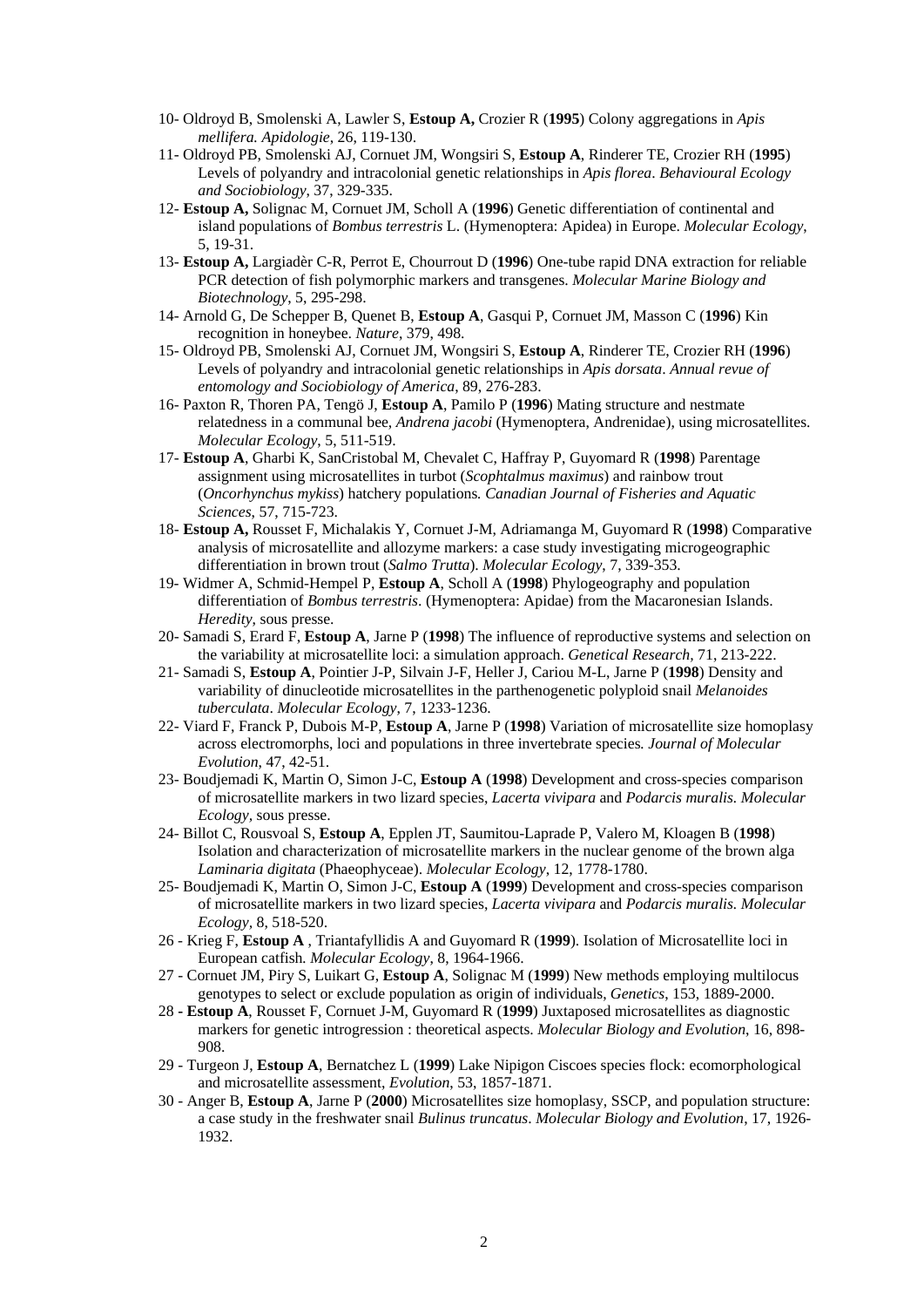- 31 Tikel D, Paetkau D, Cortinas M N, Leblois R, Moritz C, **Estoup A** (**2000**) Polymerase chain reaction primers for polymorphic microsatellites loci in the invasive species *Bufo marinus*. *Molecular Ecology*, 9, 1927-1929.
- 32 Leblois R, Rousset F, Tikel D, Moritz C, **Estoup A** (**2000**) Absence of evidence for isolation by distance in an expanding cane toad (*Bufo marinus*) population: an individual-based analysis of microsatellite genotypes. *Molecular Ecology*, 9, 1905-1909.
- 33 **Estoup A**, Largiadèr C, Presa P, Cornuet J-M, Guyomard R (**2000**) Juxtaposed microsatellites as diagnostic markers for admixture: empirical evaluation with brown trout (*Salmo trutta*) as model organism. *Molecular Ecology*, 9, 1873-1886.
- 34 Largiadèr C, **Estoup A,** Lecerf F, Champigneulle A, Guyomard R (**2000**) Microsatellite analysis of polyandry and spawning site competition in brown trout (*Salmo trutta*). *Génétique Selection et Evolution*, 33 (suppl. 1), 205-222.
- 35 Primmer C R, Aho T, Piironen J, **Estoup A**, Cornuet JM, Ranta E (**2000**) Microsatellite analysis of hatchery stocks and natural populations of Arctic charr, *Salvelinus alpinus*, from the Nordic region: implications for conservation. *Hereditas*, 130, 277-289.
- 36 Simon J-C, Martin O, Delmotte F, Leterme N, **Estoup A** (**2000**) Isolation and characterisation of microsatellite markers of the aphid *Rhopalosiphum padi*. *Molecular Ecology*,
- 37 Pope L C, **Estoup A**, Moritz C (**2000**) Phylogeography and population structure of an ecotonal marsupial, *Bettongia tropica,* determined using mtDNA and microsatellites. *Molecular Ecology*, 9, 2041-2053.
- 38 Paxton R J, Thoren P, **Estoup A,** Tengö J (**2001**) Queen worker conflict over male production and the sex ratio in a facultatively polyandrous bumblebee, *Bombus hypnorum* : the consequences of nest usurpation. *Molecular Ecology*, 10, 2489-2498.
- 39 Sumner J, Rousset F, **Estoup A**, Moritz C (2001). Neighbourhood' size, dispersal and density estimates in the prickly forest skink (Gnypetoscincus queenslandiae) using individual genetic and demographic methods. *Molecular Ecology*, 10, 1917-1927.
- 40 **Estoup A**, Wilson I, Sullivan C, Cornuet J-M & Moritz C (**2001**) Inferring population history from microsatellite and enzyme data in serially introduced cane toads, *Bufo marinus*. *Genetics*, 159, 1671-1687.
- 41 Simon J-C, Leterme N, Delmotte F, Martin O, **Estoup A** (**2001**) Isolation and characterization of microsatellite loci in the aphid species, *Rhopalosiphum padi*. *Molecular Ecology Notes*, 1, 4-5.
- 42 **Estoup A**, Jarne P, Cornuet J-M (**2002**) Homoplasy and mutation model at microsatellite loci and their consequence for population genetics analysis. *Molecular Ecology*, 11, 1591-1604.
- 43 Angers B. Gharbi K**, Estoup A** (**2002**). Non-reciprocal genetic exchanges between paralogous sequences : detection and effect on molecular evolutionary patterns in tetraploid Salmonidae fishes. *Journal of Molecular Evolution*, 54, 501-510.
- 44 Duran S, Pascual M**, Estoup A,** Turon X (**2002**). Polymorphic microsatellite loci in the sponge *Crambe crambe* (Porifera : Poecilosclerida) and their variation in two distant populations. *Molecular Ecology Notes,* 2, 478-480.
- 45 Fournier E, Giraud T, Loiseau A, Vautrin D, **Estoup A**, Solignac M, Cornuet J-M, Brygoo Y (**2002**) Characterization of ten polymorphic microsatellite loci in the phytopathogenic fungus *Botrytis cinerea* (Ascomycotina). *Molecular Ecology Notes,* 2, 253-255.
- 46 Dalecky A, Debout G, Mondor G, Rasplus JY, **Estoup A** (**2002**) PCR primers for polymorphic microsatellite loci in the facultatively polygonous plant-ant *Petalomyrmex phylax* (Formicidae). *Molecular Ecology Notes,* 2, 404-407.
- 47 Debout G, Dalecky A, Mondor G, **Estoup A**, Rasplus –Y (**2002**) Isolation and characterization of polymorphic microsatellites in the tropical plant-ant *Cataulacus mckeyi*. *Molecular Ecology Notes,* 2, 459-461.
- 48 Clegg SM, Degnan SM, Kikkawa J, Moritz C, **Estoup A**, Owens IPF (**2002**) Genetic consequences of sequential founder events by an island-colonizing bird. *Proceedings of the National Academy of Science USA,* 99, 8127-8132.
- 49 Clegg SM, Degnan SM, Moritz C, **Estoup A**, Kikkawa J & Owens IPF (**2002**) Microevolution in island forms : the roles of drift and directional selection in morphological divergence of a passerine bird. *Evolution*, 56, 2090-2099
- 50 Leblois R, **Estoup A**, Rousset F (**2003**) Influence of mutational and sampling factors on the estimation of demographic parameters under isolation by distance models : a coalescent-based simulation study of a method using individual genotypes. *Molecular Biology and Evolution*, 20, 491-502.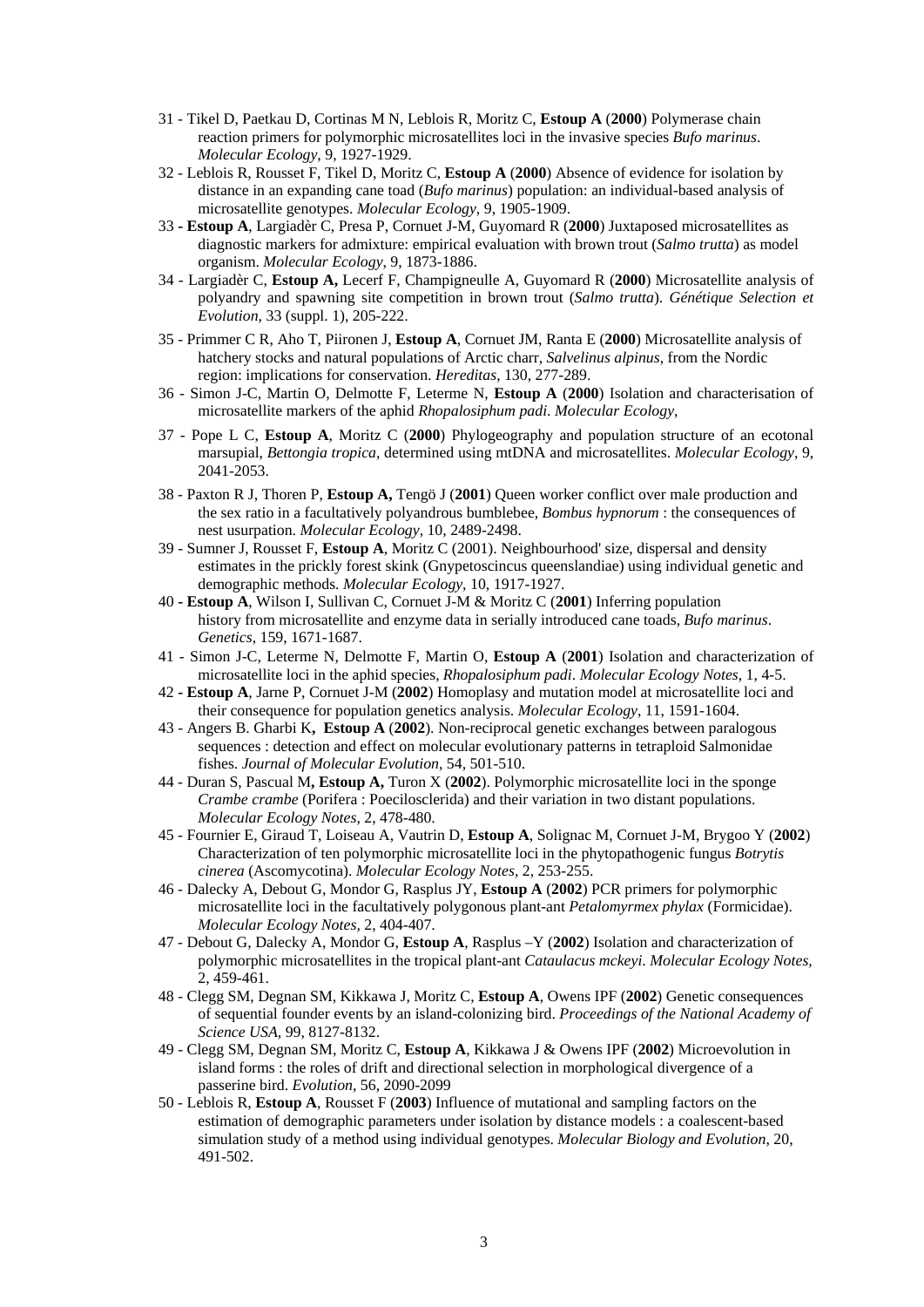- 51 **Estoup A**, Clegg S (**2003**) Bayesian inferences on the recent island colonisation history by the bird *Zosterops lateralis lateralis*. *Molecular Ecology*, 12, 657-674.
- 52Leblois R, **Estoup A** (**2003**) Invited commentary text, on the article by Wilson IJ, Weale ME, Balding DJ (2003) Inferences from DNA data: population histories, evolutionary processes, and forensic match probabilities. *Journal of the Royal Statistical Society A*, 166**,** 1-33.
- 53 Solignac M, Vautrin D, Loiseau A, Mougel F, Baudry E, **Estoup A**, Garnery L, Haberl M, Cornuet J-M (**2003**). Five hundred and fifty microsatellite markers for the study of the honeybee (*Apis mellifera* L.) genome. *Molecular Ecology Notes*, 3, 307-311.
- 54- Leblois R., Rousset F, **Estoup A** (**2004**) Influence of spatial and temporal heterogeneities on the estimation of demographic parameters in a continuous population from microsatellite data. *Genetics*, 166, 180-192.
- 55- Duran S, Pascual M, **Estoup A**, Turon X (**2004**). Strong population structure in the marine sponge *Crambe crambe* (Poecilosclerida) as revealed by microsatellite markers. *Molecular Ecology*, 13, 511-522.
- 56- Paetkau D, Slade R, Burden M, **Estoup A** (**2004**). Genetic assignment methods for the direct, realtime estimation of migration rate: a simulation-based exploration of accuracy and power. *Molecular Ecology*, 13, 55-65.
- 57 Wilson ACC, Massonet B, Simon J-C, Prunier-Leterme N, Dollatti L, Llewellyn KS, Figueroa CC, Ramirez C, **Estoup A**, Sunnucks P (**2004**) Cross-species amplification of microsatellite loci in aphids : assessment and application*. Molecular Ecology Notes*, 4, 104-109.
- 58  **Estoup A**, Beaumont M, Sennedot F, Moritz C, Cornuet J-M (**2004**). Genetic analysis of complex demographic scenarios : spatially expanding populations of the cane toad, *Bufo marinus*. *Evolution,* 58**,** 2021-2036.
- 59 Piry S, Alapetite A, Cornuet J-M, Paetkau D, Baudouin L, **Estoup A** (**2004**) GeneClass2: a software for genetic assignment and first generation migrant detection. *Journal of Heredity*, 95, 536-539.
- 60 Excoffier L, **Estoup A**, Cornuet J.-M. (**2005**) Bayesian analysis of an admixture model with mutations and arbitrarily linked markers. *Genetics*, 169, 1727-1738.
- 61 Fournier D, Foucaud J, Loiseau A, Cross-Arteil S, Jourdan H, Orivel J, Le Breton J, Chazeau J, Dejean A, Keller L, **Estoup A** (**2005**) Characterization and PCR multiplexing of polymorphic microsatellite loci for the invasive ant *Wasmannia auropunctata*. *Molecular Ecology Notes*, 5, 239- 242.
- 62 Guillot G, **Estoup A**, Mortier F, Cosson J-F (**2005**) A spatial statistical model for landscape genetics. *Genetics*, 170, 1261-1280.
- 63 Chapuis M-P, Loiseau A, Michalakis M, Lecoq M, **Estoup A** (**2005**) Characterization and PCR multiplexing of polymorphic microsatellite loci for the locust *Locusta migratoria*. *Molecular Ecology Notes*, 5, 554-557.
- 64 Guillot G, Mortier F, **Estoup A** (**2005**) Geneland: a computer package for landscape genetics. *Molecular Ecology Notes*, 5, 712-715.
- 65 Fournier D, **Estoup A**, Orivel J, Foucaud J, Jourdan H, Le Breton J, Keller L (**2005**) Clonal reproduction by males and females in the little fire ant, *Nature*, 435, 1167-1168. [contribution égale pour F.D. et E.A.].
- 66 Facon B, Genton B, Shykoff J, Jarne P, **Estoup A**, David P (**2006**) A general eco-evolutionary framework for understanding bioinvasions, *Trends in Ecology and Evolution*, 21, 130-135.
- 67 Cornuet J-M, Beaumont MA, **Estoup A**, Solignac M (**2006**) Inference on microsatellite mutation processes in the invasive mite, *Varroa destructor*, using reversible jump Markov Chain Monte Carlo. *Theoretical Population Biology*, 69, 129-144.
- 68 Miller N, **Estoup A**, Toepfer S, Bourguet D, Lapchin L, Derridj S, Kim KS, Reynaud P, Furlan F, Guillemaud T (**2005**) Multiple Transatlantic Introductions of the Western Corn Rootworm. *Science,* 310, p. 992.
- 69 Pérez-Portela R, Duran S, **Estoup A**, Turon X (**2006**) Polymorphic microsatellite loci isolated from the Atlanto-Mediterranean colonial ascidian *Pycnoclavella* sp (Ascidiacea,Tunicate). *Molecular Ecology Notes*, 6, 518-520.
- 70 Miller N, Kim KS, Ratcliffe ST, **Estoup A**, Bourguet D and Guillemaud T (**2006**) Absence of Genetic Divergence Between Western Corn Rootworms Resistant and Susceptible to Control by Crop Rotation. *Journal of Economic Entomology*, 99, 685-690.
- 71 Foucaud J, Jourdan H, Le Breton J, Loiseau A, Konghouleux D, **Estoup A** (**2006**) Rare sexual reproduction events in the clonal reproduction system of introduced populations of the little fire ant. *Evolution*, 60, 1646-57.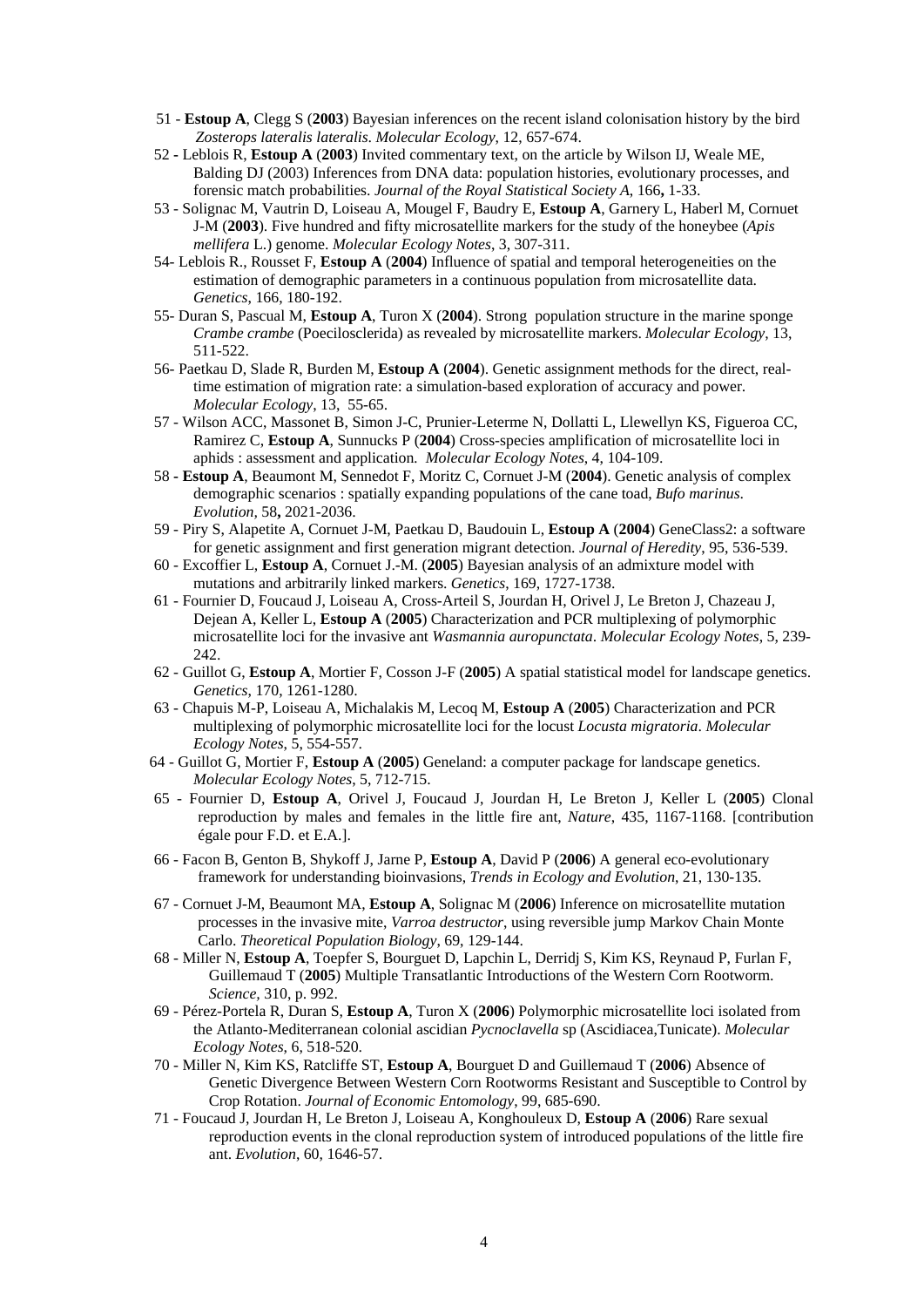- 72 Leblois R, **Estoup A**, Streiff R (**2006**) Genetics of recent habitat contraction and reduction in population size: does isolation by distance matter? *Molecular Ecology*, 15, 3602-3615.
- 73 Dalecky A, Debout G, **Estoup A**, McKey DB, Kjellberg F (**2007**) Changes in mating system and social structure of the ant *Petalomyrmex phylax* are associated with range expansion In Cameroon. *Evolution*, 61, 579-595.
- 74 Chapuis MP, **Estoup A** (**2007**) Microsatellite null alleles and estimation of population differentiation. *Molecular Biology and Evolution*, 24, 621-631.
- 75 Pascual M, MP Chapuis MP, Mestres F, Balanyà J, Huey RB, GW Gilchrist GW, Serra L, **Estoup A** (**2007**) Introduction history of *Drosophila subobscura* in the New World: a microsatellite based survey using ABC methods. *Molecular Ecology*, 16, 3069-3083.
- 76 Foucaud J, Fournier D, Orivel J, Delabie JHC, Loiseau A, Le Breton J, Kergoat GJ, **Estoup A** (**2007**). Sex and clonality in the little fire ant. *Molecular Biology and Evolution*, 24, 2465-2473.
- 77 Lombaert E, Malausa T, Devred R, **Estoup A** (**2007**) Phenotypic variation in invasive and biocontrol populations of the Harlequin ladybird, *Harmonia axyridis*. *BioControl*, DOI10.1007/s10526-007- 9131.
- 78 Chapuis M-P, **Estoup A**, Augé-Sabatier A, Foucart A, Lecoq M, & Michalakis Y (**2008**) Genetic variation for parental effects on the propensity to gregarise in *Locusta migratoria*. *BMC Evolutionary Biology*, 8:37 - doi:10.1186/1471-2148-8-37.
- 79 Bon MC, Jones W, Hurard H, Loiseau A, Ris N, Pickett C, **Estoup A**, Fauvergue X (**2008**) identification of 21 polymorphic microsatellites in the African parasitoid wasp, *Psyttalia lounsburyi Silvestri* (Hymenoptera: Braconidae). *Molecular Ecology Resources.* doi: 10.1111/j.1755-0998.2008.02120.x
- 80 Guillot G, Santos F, **Estoup A** (**2008**) Analysing georeferenced population genetics data with Geneland: a new algorithm to deal with null alleles and a friendly graphical user interface. *Bioinformatics*, 24, 1406-1407.
- 81 Chapuis M-P, Lecoq M, Michalakis Y, Loiseau A, Sword G, Piry S, **Estoup A** (**2008**) Do Outbreaks Affect Genetic Population Structure? A worldwide survey in *Locusta Migratoria*, a pest plagued by microsatellite null alleles. *Molecular Ecology*, 17, 3640-3653.
- 82 Cornuet J-M, Santos F, Robert PC, Marin J-M, Balding DJ, Guillemaud T, **Estoup A** (**2008**) Inferring population history with DIYABC: a user-friendly approach to Approximate Bayesian Computation. *Bioinformatics*, 24, 2713-2719.
- 83 Gauffre B, **Estoup A**, Bretagnolle V, Cosson J-F (**2008**) Spatial genetic structure of a small rodent in a heterogeneous landscape. *Molecular Ecology*, 17, 4619-4629.
- 84 Chapuis M-P, Popple J-A, Simpson SJ, **Estoup A**, Martin J-F, Steinbauer M, McCulloch L, Sword GA (**2008**) Eight polymorphic microsatellite loci for the Australian plague locust, *Chortoicetes terminifera. Molecular Ecology Resources*, 8, 1414–1416.
- 85 Ciosi M, Miller NJ, Kim KS, Giordano R, **Estoup A.** Guillemaud T (**2008**) Invasion of Europe by the western corn rootworm, *Diabrotica virgifera virgifera*: multiple transatlantic introductions with various reductions of genetic diversity. *Molecular Ecology*, 17, 3614-3627.
- 86 Lombaert E, Malausa T, Devred R, **Estoup, A.** 2008. Phenotypic variation in invasive and biocontrol populations of the harlequin ladybird, *Harmonia axyridis*. *Biocontrol* 53: 89-102.
- 87 Loiseau A, Malausa T, Lombaert E, Martin J-F, **Estoup A** (**2009**) Isolation and characterization of microsatellites in the harlequin ladybird *Harmonia axyridis* (Coleoptera, Coccinellidae) and crossspecies amplification within the family Coccinellidae. *Molecular Ecology Resources*, 9, 934-937.
- 88 Leblois R, **Estoup A**, Rousset F (**2009**) IBDSim: A computer program to simulate genotypic data under isolation by distance. *Molecular Ecology Resource*s. 9, 107-109 doi: 10.1111/j.1755- 0998.2008.02417.x.
- 89 Chapuis M-P, Loiseau A, Michalakis Y, Lecoq M, Franc A, **Estoup A** (**2009**) Outbreaks, gene flow and effective population size in the migratory locust *Locusta migratoria* : a regional scale comparative survey. *Molecular Ecology*, 18, 792-800.
- 90 Verdu P, Austerlitz F, **Estoup A**, Vitalis R, Georges M, Théry S, Alain Froment, Lebomin S, Gessain A, Hombert J-M, Van der Veen L, Quintana-Murci L, Bahuchet S, Heyer E (**2009**) Origins and Genetic Diversity of Pygmy Hunter-Gatherers from Western Central Africa. *Current Biology*. 19, 312 – 318. http://dx.doi.org/10.1016/j.cub.2008.12.049.
- 91 Orivel, J Grangier, J Foucaud, J Le Breton, F-X Andrès, H Jourdan, JHC. Delabie, D Fournier, P Cerdan, B Facon, **A Estoup**, A Dejean (**2009**) Ecologically heterogeneous populations of the invasive ant *Wasmannia auropunctata* within its native and introduced ranges. *Ecological Entomology*, 34, 504-512.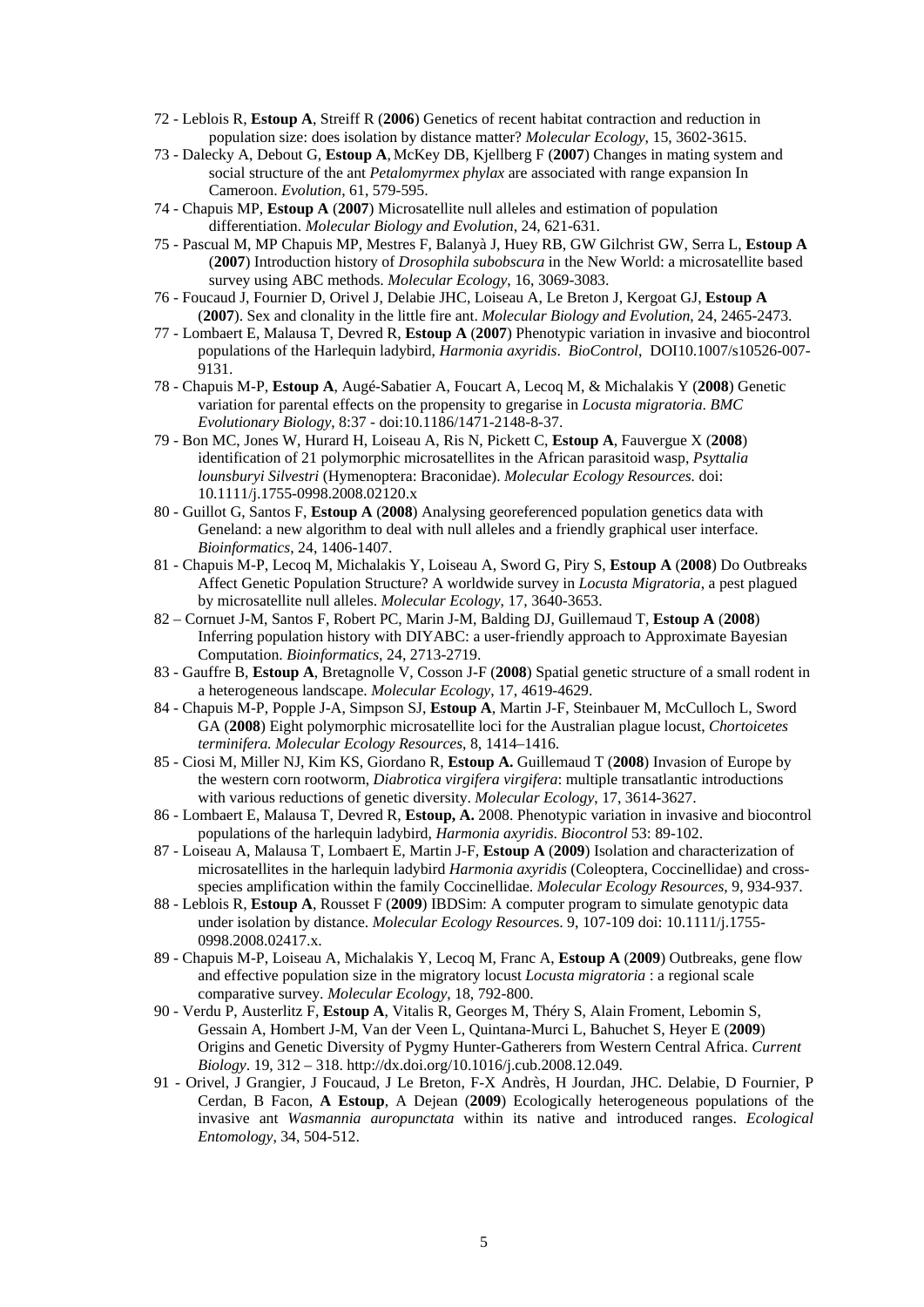- 92 Vonshak M, Dayan T, Foucaud J, **Estoup A**, Hefetz A (**2009)** The interplay between genetic and environmental effects on colony insularity in the clonal invasive little fire ant *Wasmannia auropunctata*. *Behavioral Ecology and Sociobiology*, 63, 1667–1677.
- 93 Foucaud J, Fournier D, Orivel J, Delabie JHC, Loiseau A, Le Breton J, **Estoup A** (**2009**) Reproduction system, social organization, human disturbance and invasive success in native populations of the little fire ant, *Wasmannia auropunctata*. *Molecular Ecology*, 18, 5059-5073.
- 94 Male PJG, Loiseau A, **Estoup A**, Quilichini A, Orivel J. (**2010**) Characterization of polymorphic microsatellite loci in the neotropical plant-ant *Allomerus decemarticulatus* (Formicidae: Myrmicinae) and multiplexing with other microsatellites from the ant subfamily Myrmicinae. *European Journal of Entomology*,107 , 673-675.
- 95 Foucaud J, **Estoup A**, Loiseau A, Rey O, Orivel J **(2010**). Thelytokous parthenogenesis, male clonality and genetic caste determination in the little fire ant: new evidence and insights from the lab. *Heredity*, 105, 205-212.
- 96 Chapuis M-P, Crespin L, **Estoup A**, Augé-Sabatier A, Foucart A, Lecoq Y, Michalakis Y (**2010**) Parental crowding influences life-history traits in *Locusta migratoria* females. *Bulletin of Entomological Research*, 100, 9-11.
- 97 Guillemaud T., Beaumont M.A., Ciosi M., Cornuet JM, **Estoup A** (**2010**) Inferring introduction routes of invasive species using approximate Bayesian computation on microsatellite data. *Heredity*, 104, 88-99.
- 98 Foucaud J, Orivel J, Loiseau A, Delabie JHC, Jourdan H, Konghouleux D, Vonshak M, Tindo M, Mercier J-L, Fresneau D, Mikissa J-B, McGlynn T, Thompson T, Mikheyev AS, Oettler J, **Estoup A (2010**) Worldwide invasion by the little fire ant: routes of introduction and eco-evolutionary pathways, *Evolutionary Applications*, 3, 363-374.
- 99 Beaumont M, Nielsen R, Robert C, Hey J, Gaggiotti O, Knowles L, **Estoup A**, Panchal M, Corander J, Hickerson M, Sisson S, Fagundes N, Chikhi L, Beerli P, Vitalis R, Cornuet J-M, Huelsenbeck J, Foll M, Yang ZH, Rousset R, Balding D, Excoffier L (**2010**) In defense of model-based inference in phylogeography. *Molecular Ecology*, 9, 436-446.
- 100 Lombaert E, Guillemaud T, Cornuet J-M, Malausa T, Facon B, **Estoup A (2010)** Bridgehead effect in the worldwide invasion of the biocontrol harlequin ladybird. PLoS ONE, 5, e9743, doi:10.1371/journal.pone.0009743.
- 101 **Estoup A**, Baird SJE, Ray N, Currat N, Cornuet J-M, Santos F, Beaumont MA, Excoffier L (**2010**) Combining genetic, historical and geographic data to reconstruct the dynamics of bioinvasions: application to the cane toad *Bufo marinus*. *Molecular Ecology Resources*, 10, 886-901.
- 102 Cornuet JM, Ravigné V, **Estoup A** (**2010**) Inference on population history and model checking using DNA sequence and microsatellite data with the software DIYABC (v1.0). *BMC bioinformatics*, 11, 401doi:10.1186/1471-2105-11-401.
- 103 **Estoup A**, Guillemaud T (**2010**) Reconstructing routes of invasion using genetic data: why, how and so what? *Molecular Ecology*, 19, 4113-4130.
- 104- Lawson Handley LJ, **Estoup A**, Evans DM, Thomas CE, Lombaert E, Facon F, Aebi A, Roy HE (**2011**) Ecological genetics of invasive alien species. *Biocontrol*, 56, 409-428.
- 105 Brown PMJ, Thomas CE, Lombaert E, Jeffries DL, **Estoup A**, Lawson Handley LJ (**2011**) The global spread of *Harmonia axyridis* (Coleoptera: Coccinellidae): distribution, dispersal and routes of invasion. *Biocontrol*, 56, 623-641.
- 106 Facon B, Crespin L, Loiseau A, Lombaert E, Magro A, **Estoup A** (**2011**) Can Things get worst when an invasive species becomes an hybrid invasive species? The harlequin ladybird *Harmonia axyridis* in France as a case study. *Evolutionary Application,* 4, 71-88.
- 107 Turgeon J, Tayeh A, Facon B, Lombaert E, De Clercq, Berkvens N, Lungren JG, **Estoup A** (**2011**) Experimental evidence for the phenotypic impact of admixture between wild and biocontrol Asian ladybird (*Harmonia axyridis*) involved in the European invasion. *Journal of Evolutionary Biology*, 24, 1044-1052.
- 108 Facon B, Hufbauer RA, Tayeh A, Loiseau A, Lombaert E, Vitalis R, Guillemaud T, Lundgren J, **Estoup A** (**2011**) Inbreeding depression is purged in the invasive insect *Harmonia axyridis. Current Biology.* 21:424-427.
- 109 Ciosi M, Miller NJ, Toepfer S, **Estoup A,** Guillemaud T (**2011**) Stratified dispersal and increasing genetic variation during the invasion of Central Europe by the western corn rootworm, *Diabrotica virgifera virgifera*. *Evolutionary Applications*, 4, 54-70.
- 110 Guillemaud T, Ciosi M, Lombaert E, **Estoup A** (**2011**) Biological invasions in agricultural settings: Insights from evolutionary biology and population genetics, *Comptes Rendus Biologies,* 334, 237- 246.
- 111 Rey O, Loiseau A, Facon, B, Foucaud, J, Orivel J, Cornuet J-M, Robert S, Dobigny G, Delabie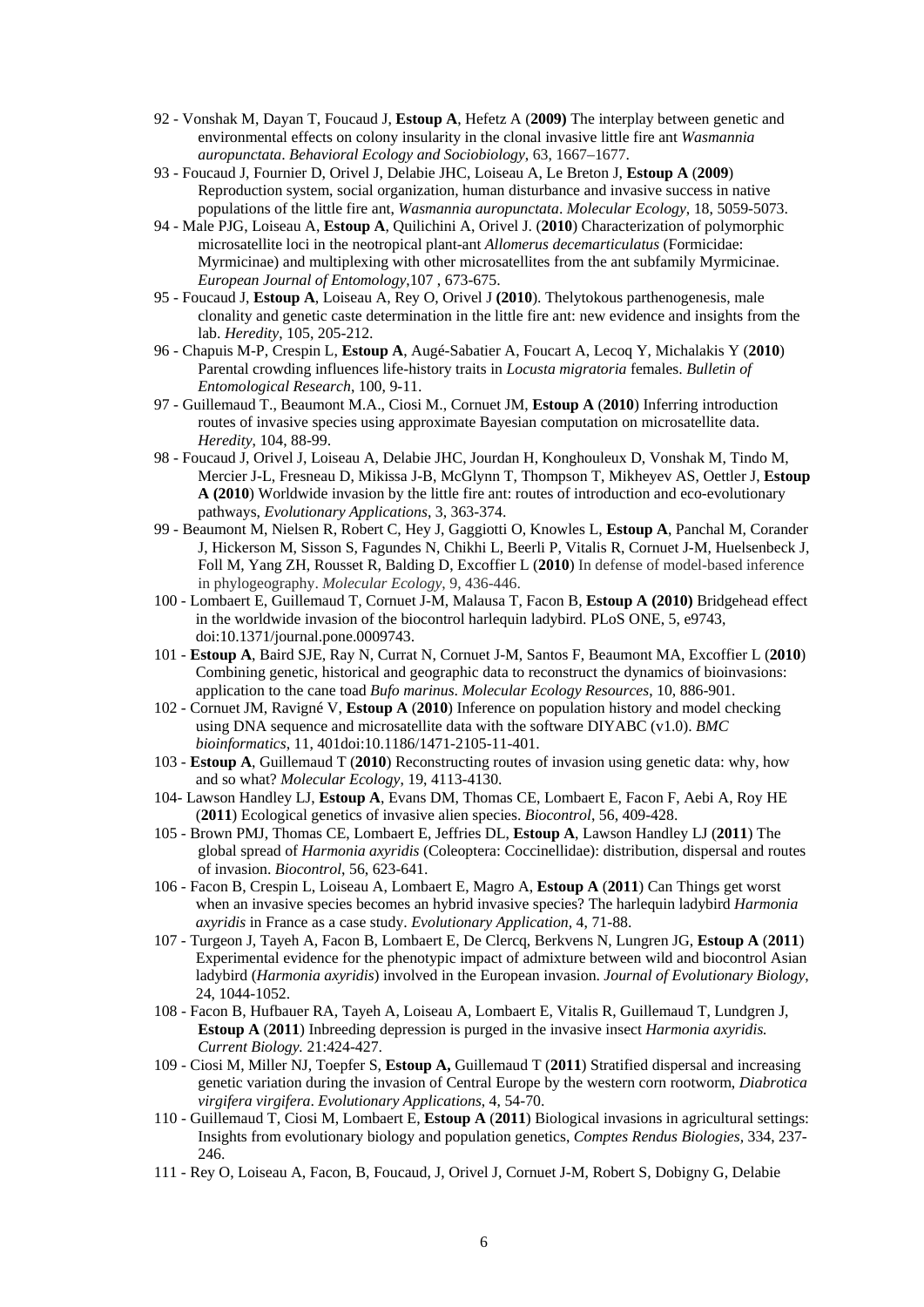JHC, Mariano CSF, **Estoup A** (**2011**) Meiotic recombination dramatically decreased in thelytokous queens of the little fire ant and their sexually produced workers, *Molecular Biology and Evolution,* 28, 2591-2601.

- 112 Lombaert E, Guillemaud T, Thomas C, Lawson Handley L-J, Li J, Wang S, Pang H, Goryacheva II, Zakharov IA, Jousselin E, Poland R, Migeon A, van Lenteren JC, De Clercq P, Berkvens N, Jones W, **Estoup A** (**2011**) Inferring the origin of populations introduced from a genetically structured native range by approximate Bayesian computation: case study of the invasive ladybird *Harmonia axyridis*. *Molecular Ecology* 20, 4654-4670.
- 113 Hufbauer RA, Facon B, Ravigné V, Turgeon J, Foucaud J, Lee CE, Rey O, **Estoup A** (**2012**) Anthropogenically-Induced Adaptation to Invade (AIAI): Contemporary adaptation to humanaltered habitats within the native range can promote invasions. *Evolutionary Applications*, 5, 89- 101.
- 114 Mbenoun M, Masse P, Kenne M, Mony R, Orivel J, Doumtsop Fotio A, Fotso Kuaté A, Djiéto-Lordon C, Fomena A, **Estoup A**, Foucaud J (**2012**) Current distribution and population dynamics of the little fire ant supercolony in Cameroon. *Insectes Sociaux*, 59, 175-182.
- 115- **Estoup A**, Lombaert E, Marin J-M, Guillemaud T, Pudlo P, Robert CP, Cornuet J-M (**2012**) Estimation of demo-genetic model probabilities with Approximate Bayesian Computation using linear discriminant analysis on summary statistics. *Molecular Ecology Resources*, 12, 846-855.
- 116 Tayeh A, **Estoup A**, Laugier G, Loiseau A, Turgeon J, Toepfer S, Facon B (**2012**) Evolution in biocontrol strains: insight from the harlequin ladybird *Harmonia axyridis*. *Evolutionary Application*, 5, 481-488.
- 117- Rey O, **Estoup A**, Vonshak M, Loiseau A, Blanchet S, Calcaterra L, Chifflet L, Rossi J-P, Kergoat G, Foucaud J, Orivel O, Leponce M, Schultz T, Facon B (**2012**) Where do adaptive shifts occur during invasion? A multidisciplinary approach to unravelling cold adaptation in a tropical ant species invading the Mediterranean area. *Ecology letters*, 15, 1266-1275.
- 118 Konecny A, **Estoup A**, Duplantier J-M, Bryja J, Ba K, Galan M, Tatard C, Cosson J-F (**2013**) Invasion genetics of the introduced black rat (*Rattus rattus*) in Senegal, West Africa. *Molecular Ecology*, 22, 286-300.
- 119- Gautier M, Gharbi K, Cézard T, Foucaud J, Kerdelhué C, Pudlo P, Cornuet J-M, **Estoup A** (**2013**) Effect of allele drop-out at RAD loci on the estimation of genetic variation within and between populations. *Molecular Ecology*, 22, 3165–3178.
- 120 Tayeh A, **Estoup A**, Hufbauer R, Ravignié V, Goryacheva I, Zakharov I, Lombaert E, Facon B (**2013**) Investigating the genetic load of an emblematic invasive species: the case of the invasive harlequin ladybird *Harmonia axyridis*. *Ecology and Evolution*, 3, 864-871.
- 121 Foucaud J, Rey O, Robert S, Crespin L, Orivel J, Facon B, Loiseau A, Jourdan H, Kenne M, Mbenoun Masse PS, Tindo M Vonshak M, **Estoup A** (**2013**) Thermotolerance adaptation to human-modified habitats occurs in the native range of the invasive ant *Wasmannia auropunctata* before long-distance dispersal. *Evolutionary Application*, 6, 721-734.
- 122 Rey O, **Estoup A**, Facon B, Loiseau A, Aebi A, Duron O, Vavre F, Foucaud J (**2013**) Distribution of endosymbiotic reproductive manipulators reflects invasion process and not reproductive system polymorphism in the little fire ant *Wasmannia auropunctata*. *PLOS ONE*, 8(3):e58467.
- 123 Gautier M, Foucaud J, Gharbi K, Cezard T, Galan M, Loiseau A, Pudlo P, Kerdelhué C, **Estoup A** (**2013**) Estimation of population allele frequencies at molecular markers produced by next generation sequencing methods: pooled versus individual DNA samples. *Molecular Ecology*, 22 3766-3779.
- 124 Rey O, Facon B, Foucaud J, Loiseau A, **Estoup A** (**2013**) Androgenesis is a maternal trait in the invasive ant *Wasmannia auropunctata*. *Proceedings of the royal society B* – Biological science, 280(1766):20131181. doi: 10.1098/rspb.2013.1181.
- 125 Laugier G, Le Moguédec G, Tayeh A, Loiseau A, Osawa A, **Estoup A**, Facon B (**2013**) Increase in male reproductive success and female reproductive investment in invasive populations of the harlequin ladybird *Harmonia axyridis*. *PLOS ONE.* 8(10):e77083. doi: 10.1371/journal.pone.0077083.
- 126 Brouat C, Tollenaere C, **Estoup A**, Loiseau A, Sommer S, Soanandrasana R, Rahalison L, Rajerison M, Piry S, Goodman SM, Duplantier J (**2014**) Invasion genetics of a human commensal rodent: the black rat *Rattus rattus* in Madagascar. Molecular Ecology 23(16): 4153-4167. http://dx.doi.org/10.1111/mec.12848.
- 127 Lombaert E, **Estoup A**, Facon B, Joubard B, Grégoire JC, Jannin A, Blin A, Guillemaud T (**2014**) Rapid increase in dispersal during range expansion in the invasive ladybird *Harmonia axyridis*. *Journal of Evolutionary Biology.* Jan 21. doi: 10.1111/jeb.12316.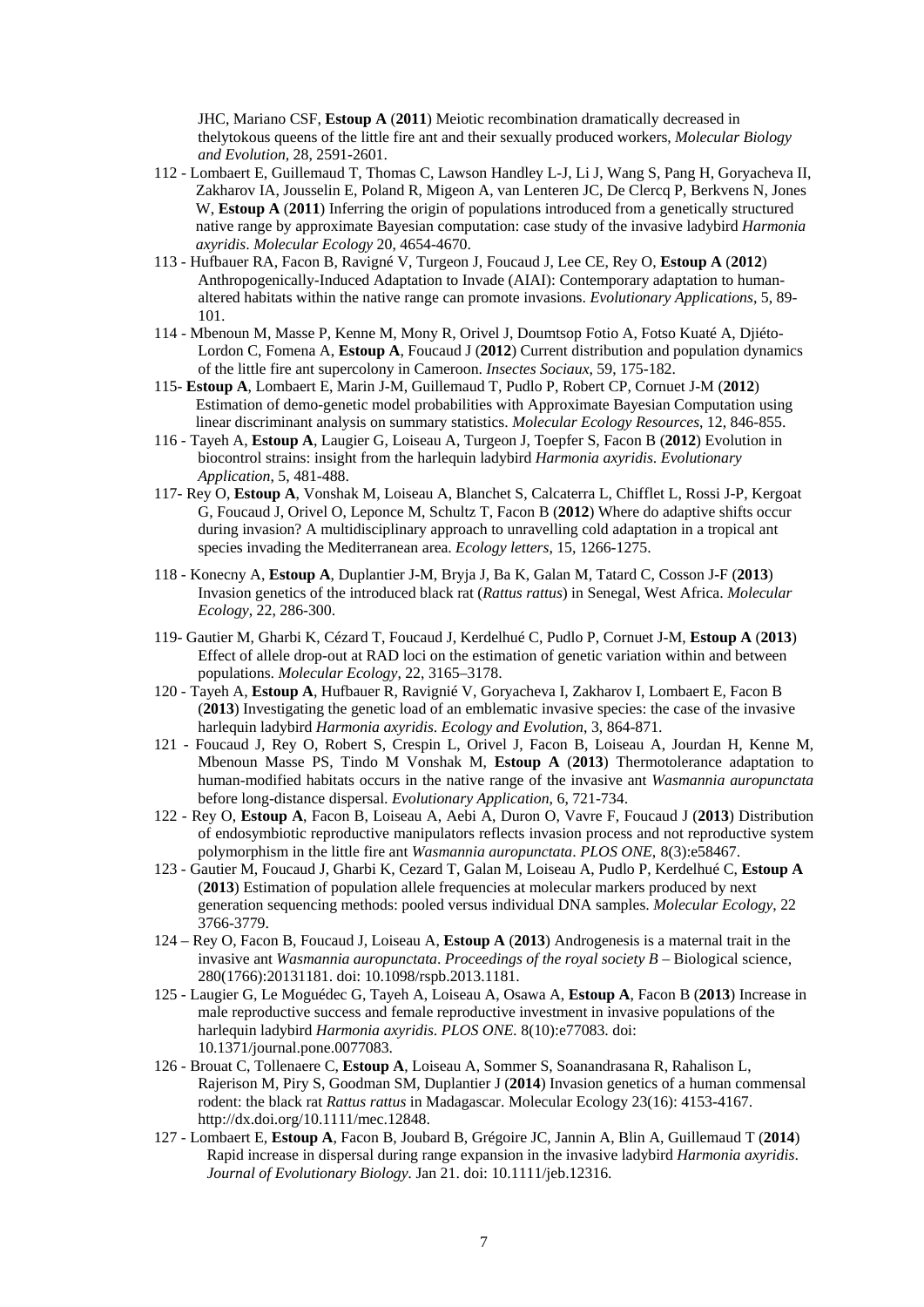- 128 Cornuet J-M, Pudlo P, Veyssier J, Dehne-Garcia A, Gautier M, Leblois R, Marin J-M, **Estoup A** (**2014**) DIYABC v2.0: a software to make approximate Bayesian computation inferences about population history using Single Nucleotide Polymorphism, DNA sequence and microsatellite data. *Bioinformatics*. Vol. 30, no. 8, p1187–1189, doi: 10.1093/bioinformatics/btt763.
- 129 Tayeh A, **Estoup A**, Lombaert E, Guillemaud T, Kirichenko N, Lawson-Handley L, De Clercq P, Facon B (**2014**) Cannibalism in invasive, native and biocontrol populations of the harlequin ladybird**.** *BMC Evolutionary Biology*. 14:15, doi:10.1186/1471-2148-14-15.
- 130 Vilcinskas A, Schmidtberg H, **Estoup A**, Tayeh A, Facon B, Vogel H (**2014**) Evolutionary ecology of microsporidia associated with the invasive ladybird *Harmonia axyridis*. *Insect Science*. DOI: 10.1111/1744-7917.12159.
- 131 Lombaert E, Guillemaud T, Lundgren J, Koch R, Facon B, Grez A, Loomans A, Malausa T, Nedved O, Rhule E, Staverlokk A, Steenberg T, **Estoup A** (**2014**) Complementarity of statistical treatments to reconstruct worldwide routes of invasion: the case of the Asian ladybird *Harmonia axyridis*. *Molecular Ecology*, 23, 5931–6205. DOI: 10.1111/mec.12989.

### **BOOK CHAPTERS**

- 1- **Estoup A**, Angers B (**1998**) Microsatellites and minisatellites for molecular ecology: theoretical and empirical considerations. In. *Advances in Molecular Ecology,* (ed. Carvalho G.), NATO press, 55-86.
- 2- Schnabel A, Beerli P, **Estoup A**, Hillis D (**1998**) A guide to software packages for data analysis in molecular ecology. In. *Advances in Molecular Ecology*, (ed. Carvalho G.), NATO press, 291-297.
- 3- **Estoup A**, Cornuet J-M (**1999**) Microsatellite evolution: inferences from population data. In*: Microsatellites: evolution and applications*. (eds. Goldstein, D.B, Schlötterer, C.), Oxford University Press, Oxford, 50-65.
- 4- Cornuet JM, Excoffier L, Franck P, **Estoup A** (**2009**) Bayesian inference under complex evolutionary scenarios using microsatellite markers: multiple divergence and genetic admixture events in the honey bee, *Apis mellifera*. In Genetic Diversity. (eds. C. L. Mahoney and D. A. Springer), Nova Sciences Publishers, Hauppauge, 229-246.

#### **COMPUTER PROGRAMS AND TECHNICAL DOCUMENTS**

- 1- **Estoup A**, Martin O (**1996**) Marqueurs microsatellites: isolement à l'aide de sondes non-radioactives, caractérisation et mise au point. 70 pages (http://www.inapg.inra.fr/dsa/ger\_genetique/protostr.htm)
- 2- **Estoup A**, Turgeon J (**1996**) Microsatellite markers : isolation with non-radioactive probes and amplification. 70 pages (http://www.inapg.inra.fr/dsa/ger\_genetique/protostr.htm)
- 3- **Estoup A**, Cornuet J-M (**1999**) JMSv1 : Programme de simulation informatique calculant différentes statistiques liées aux marqueurs microsatellites juxtaposés sous différents scénarios évolutifs (voir la section *Activité de Recherche*) et disponible sur le site http://www1.montpellier.inra.fr/URLB/.
- 4 **Estoup A (2000)** Méthodologies liées à la recherche de marqueurs microsatellites, Actes de colloque CNRS-INRA « Ecole Chercheurs Microsatellites », 17-19.
- 5 **Estoup A** (**2000**) Modèles évolutifs théoriques appliques aux marqueurs microsatellites, Actes de colloque CNRS-INRA « Ecole Chercheurs Microsatellites », 21-24.
- 6 Pyry S, Cornuet J-M, **Estoup A** (**2004**) Geneclass2 : programme d'assignation génétique d'individus et de détection de migrants. Disponible sur le site http://www1.montpellier.inra.fr/URLB/.
- 7 Guillot G, Mortier F, **Estoup A** (**2005**) Geneland: a computer package for landscape genetics. Disponible sur le site

http://www.inapg.inra.fr/ens\_rech/mathinfo/personnel/guillot/Geneland.html.

- 8 Chapuis M-P, **Estoup A** (**2007**) FreeNA : a computer package for analysing population genetic data at loci with null alleles. Disponible sur le site http://www1.montpellier.inra.fr/URLB/.
- 9 Guillot G, Santos F, **Estoup A** (**2008**) Geneland V1.3.3: version including a new algorithm to deal with null alleles and a friendly graphical user interface. Disponible sur le site http://www.inapg.inra.fr/ens\_rech/mathinfo/personnel/guillot/Geneland.html
- 10 Cornuet J-M, Santos F, **Estoup A** (**2008**) DIYABC V0.6 . a user-friendly package for inferring on population history using Approximate Bayesian Computation. Programme disponible sur le site http://www1.montpellier.inra.fr/CBGP/diyabc/
- 11 Cornuet J-M, Santos F, **Estoup A** (**2008**) DIYABC V0.6 . a user-friendly package for inferring on population history using Approximate Bayesian Computation. Notice détaillée d'utilisation de 51 pages disponible sur le site http://www1.montpellier.inra.fr/CBGP/diyabc/